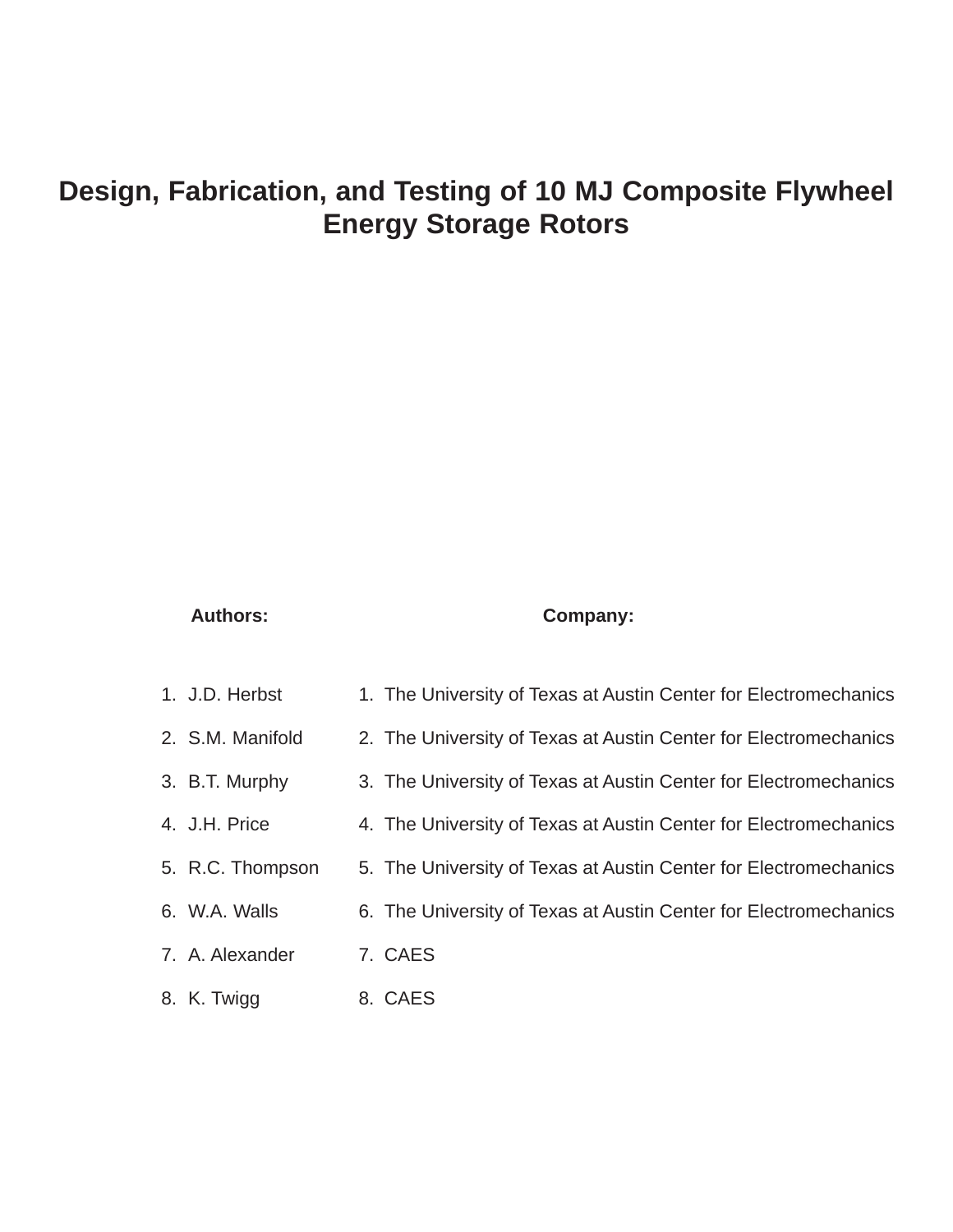# **Design, Fabrication, and Testing of 10 MJ Composite Flywheel Energy Storage Rotors**

**J.D. Herbst, S.M. Manifold, B.T. Murphy, J.H. Price, R.C. Thompson, and W.A. Walls**

Center for Electromechanics, The University of Texas at Austin

**A. Alexander and K. Twigg**

CAES

# **ABSTRACT**

Flywheel energy storage systems employing high speed composite flywheels and advanced electric motor/generators are being evaluated by the Department of Defense (DoD), NASA [1], and firms [2,3] to replace electrochemical battery banks in satellites and manned space applications. Flywheel energy storage systems can provide extended operating life and significant reduction in weight and volume compared to conventional electrochemical systems. In addition, flywheels can provide momentum or reaction wheel functions for attitude control.

This paper describes the design, fabrication, and spin testing of two 10 MJ composite flywheel energy storage rotors. To achieve the demonstrated energy density of greater than 310 kJ/kg in a volume of less than 0.05 m<sup>3</sup>, the rotors utilize flexible composite arbors to connect a composite rim to a metallic shaft, resulting in compact, lightweight, high energy density structures.

The paper also describes the finite element stress and rotordynamics analyses, along with a description of the fabrication and assembly techniques used in the construction of the rotor. A description of the experimental setup and a discussion of spin testing of the rotors up to 45,000 rpm (965 m/s tip speed) are also presented. Accurate measurements of rotor centrifugal growth made with laser triangulation sensors confirmed predicted strains of greater than 1.2% in the composite rim.

Due to the weight penalty associated with flywheel designs requiring containment structures, there is a strong need to develop flywheel systems which operate safely in space, preferably without dedicated containment structures. A future paper will describe results of a 28,600 rpm composite rotor burst test performed in a containment structure as a step towards understanding composite rotor failure modes.

# **INTRODUCTION**

Power systems subject to cyclic variations in prime power availability or needing to satisfy intermittent demands for high power may benefit from the addition of an energy storage element to reduce prime power requirements. The Center for Electromechanics (CEM) at The University of Texas at Austin has been developing high performance composite energy storage flywheels for 15 years as part of the Electromagnetic Gun Weapons System Program for the U.S. Army and, more recently, for the Defense Advanced Research Projects Agency (DARPA) Electric Vehicle Program. CEM is currently under contract to the Department of Transportation Federal Railroad Administration (FRA) to develop an advanced locomotive propulsion system (ALPS) including a composite energy storage flywheel for use in a high speed passenger locomotive application.[4]

ALPS consists of a 600 MJ flywheel energy storage system coupled to a 3 MW motor/generator and a second 3 MW high speed alternator direct coupled to a gas turbine prime mover. Figure 1 shows the power flow diagram for the locomotive propulsion system application.



Figure 1. ALPS power flow diagram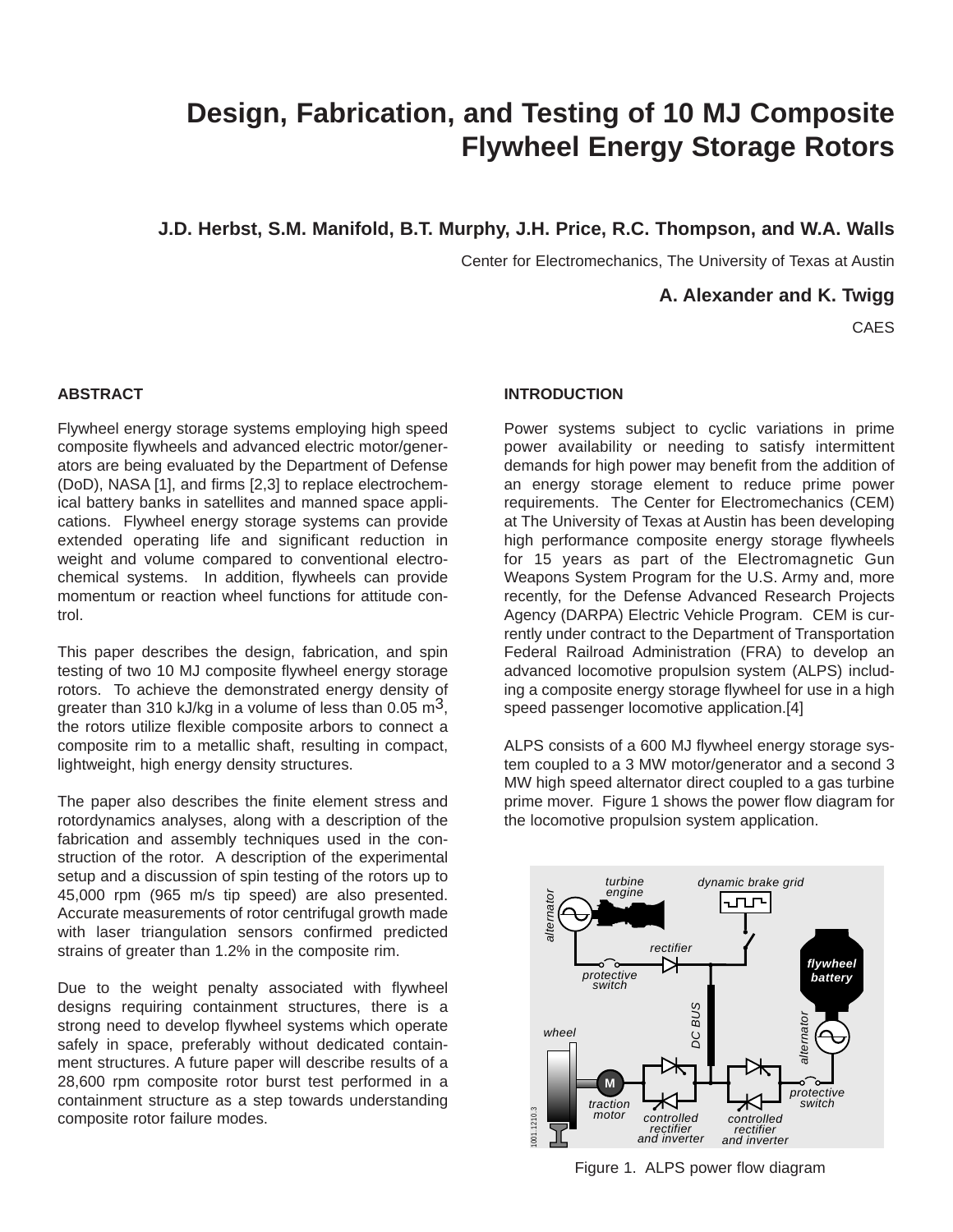Power from the turboalternator is fed into the locomotive DC link via a simple rectifier and is then transmitted to the AC traction motors through a bi-directional power converter. A second bi-directional power converter is used to transfer energy to and from the flywheel through the 3 MW motor/generator. A dynamic brake system is also included to resistively dissipate braking energy beyond the storage capacity of the flywheel. During acceleration and grade negotiation, prime mover horsepower is supplemented by up to 3 MW of additional power from the flywheel energy store. During deceleration and downgrade operation, braking energy can be returned to the flywheel energy store, increasing the overall propulsion system efficiency.

ALPS will allow nonelectric (fossil fueled) locomotives to match the performance of existing electric locomotives while avoiding \$1-2 million per mile electrification costs. ALPS also reduces noise and exhaust emissions compared to conventional fossil fueled locomotives. The flywheel energy storage system minimizes thermal cycling of the gas turbine, improving hot section life, and also provides significant fuel savings compared to conventional turbine powered locomotives.

As part of the ALPS development effort, two, one-third scale composite rotors have been designed, fabricated, and tested to validate the design and analysis tools, and develop fabrication and assembly techniques for the full scale flywheel rotor. Scaling of the flywheel for the ALPS component development program was selected in part to provide a relatively simple retrofit into the flywheel energy storage system currently being developed for a mass transit bus project. This project is being conducted at under the DARPA Electric Vehicle Program with funding from the State of Texas Advanced Technology Development Program. CEM is also involved in a related contract to perform material characterization testing for qualification of composite structures for space based applications, including the International Space Station.

The unique analysis tools and fabrication techniques demonstrated in the ALPS component development program will allow the efficient design of similar composite energy storage flywheels to match a wide variety of energy storage applications, including the replacement of chemical storage batteries on space-based platforms.

### **FLYWHEEL DESIGN AND ANALYSIS**

To maximize the specific energy of the flywheels, the rotor mass is concentrated in the composite rim, at the largest possible spin radius. The flywheels utilize lightweight, flexible composite arbors to connect the composite rim to the metallic hub assembly, resulting in compact, lightweight, high energy density structures. The rotors were configured for spin testing in a vertical orientation, with the metallic hub assembly providing the structural interface to an air turbine's quill shaft. The rotor design is easily modified to incorporate a conventional shaft for a two bearing support configuration. Figure 2 is a cross section view of the flywheel showing the major components.



**9501.0125.1**



To manage radial spin stresses during operation, the flywheel rim is a hybrid of two different design approaches; radial prestress and strain matching. The flywheel rim is constructed of two concentric rings assembled with a radial interference, generating compressive radial stresses at rest to offset radial tensile spin stresses at operating speeds. To provide additional radial compression during operation, the inner ring is constructed using lower modulus, higher density materials, providing partial strain matching across the radial thickness of the rim. The trade off with the strain matched design is increased radial growth at the bore of the rim structure. The flexible composite arbors are designed to match the radial growth of the rim as well as accommodate the axial contraction of the rim.

Detailed finite element models of the flywheel composite structures and metallic hub assembly were generated to evaluate the strains in the composite structures and the loads on critical adhesively bonded joints.

#### STRESS/DEFLECTION ANALYSIS

Under contract to CEM, Custom Analytical Engineering Systems (CAES), of Flintstone, Maryland, performed analysis specific to the development of the composite rim and arbor assembly. The CAES proprietary pre-proces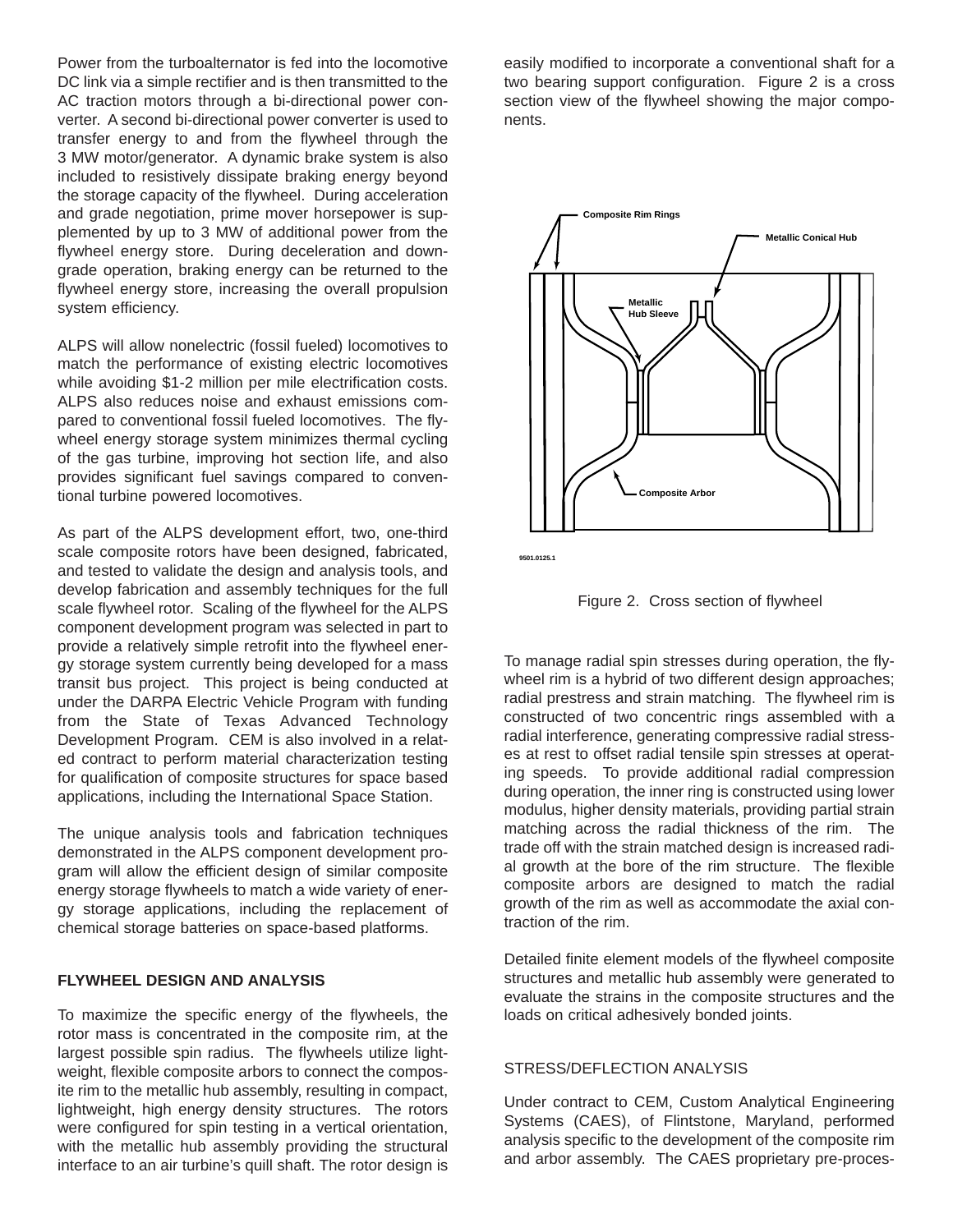sor provides the capability to simulate ply-by-ply laminate construction of a structure, incorporating actual fabrication parameters to represent the as-fabricated component. This includes development of filament wound structures by simulating the winding process. Designs of layers forming the arbor were developed entirely by the pre-processor. Accuracy of the pre-processor has been verified by comparison with measured thicknesses of numerous pressure vessel and rocket motor case structures. The pre-processor automatically develops a unique material property description for each element in the model by determining the layer content in each element and computing the nine independent orthotropic material constants based on the strain energy contribution and orientation of every layer contained in the element. The entire finite element model description was automatically developed in the required format for transfer into the ABAQUS finite element software, including node definitions, element definitions, and material property definitions. CAES's post-processor outputs fiber path stress and strain data with graphical interpretation. Numerous iterations of the rotor design were completed to optimize stress fields for the strain matched composite arbor.

Another challenging aspect of the project was designing the means of connecting the rim and arbor to the air turbine's quill shaft. A solid disk hub was unsuitable due to the large interference required at the disk-to-arbor hub interface to prevent radial separation at high rotational speeds. Achieving the required interference presented difficult assembly problems, and the radial precompression at rest would have been high enough to drive viscoelastic response of the composite arbor hub, resulting in a possible loss of interference pressure over time. A design for a conical hub assembly constructed of high strength 4340 alloy steel was developed and analyzed by CEM.

The conical shape is much more compliant radially compared to a solid disk, allowing growth-matching of the drive hub with the arbor hub bore. Growth matching of the metallic hub to the arbor greatly reduces the interference requirements, lowering the assembly risks and radial precompression at rest.

To eliminate press fits at the arbor hub bore surface, the arbor/rim assembly was initially adhesively bonded to a cylindrical hub sleeve. Radial compression through the hub/sleeve interface and the sleeve/arbor interface was then generated by installing the conical hub into the hub sleeve bore with a tapered interference fit.

The hub structural design and the required assembly interferences were evaluated using a 1-D axisymmetric nested ring analysis and subsequent 2-D axisymmetric finite element analysis. Nested ring analysis was used to quickly provide an initial estimate of the interference required to keep the hub/sleeve and sleeve/arbor interfaces at compression at an overspeed condition. A radial interference was selected resulting in a radial compression of 13.8 MPa at rest at the hub/sleeve interface, and a residual radial compression of 12.4 MPa at 47,300 rpm. Since the specific stiffness of the drive hub and sleeve is less than the arbor hub and its preload banding, the radial compression at the hub sleeve/arbor interface increases from 6.2 MPa at rest to almost 27.6 MPa at 47,300 rpm. This ensures that no separation of the drive hub from the sleeve or arbor will occur.

A 2-D axisymmetric finite element model of the metallic hub structure was constructed using PATRAN 2.5 software. The model was converted to an ABAQUS input file for processing on the University of Texas High Performance Computation Facility's Cray J-90 computer. The model was constructed of four-node linear continuum elements in a fairly refined mesh. Interface elements were used to model the assembly interferences. The finite element analysis calculated the stresses in the drive hub due to assembly interferences and operation at speeds up to 47,300 rpm. The finite element analysis was needed to accurately model the nonuniformity of the structure along the axis of rotation, especially where the drive hub transitions from a cylindrical to a conical section. In the finite element analysis, arbor structure beyond the contact length of its hub portion was ignored in order to minimize model size and computational requirements.

In general, radial and hoop stresses calculated with the finite element model agree with the stresses predicted by the nested ring analysis. Results from the two analyses diverge for stresses in the conical hub where the cylindrical section begins to slope downward to the drive shaft interface. At this point, radial stiffness of the cone is increasing, resulting in increased interference pressure between the hub and sleeve. The increased interference pressure produces a local rise in the hoop stress in the sleeve. The stress rise is not serious, however, being 951 MPa at the overspeed condition compared to 903 MPa as predicted by nested rings analysis. The highest von Mises stress in the drive hub is 779 MPa at 47,300 rpm. The highest von Mises stress in the sleeve is 930 MPa, also occurring at the overspeed condition.

## ROTORDYNAMICS ANALYSIS

In order to predict the rotordynamic behavior of the rotor during spin testing, a rotordynamics analysis was performed using TXROTOR, a finite element based code developed at CEM. Figure 3 shows the finite element (FE) rotordynamic model of the flywheel rotor, including the quill shaft used to interface with the spin test drive turbine. This model was created to verify adequate dynamic performance of the rotor in the vertically suspended configuration of the spin test. Additional rotordynamics analysis was performed on rotor configurations using conventional shaft designs. Figure 4 shows the results of the analysis of the spin test design as a plot of undamped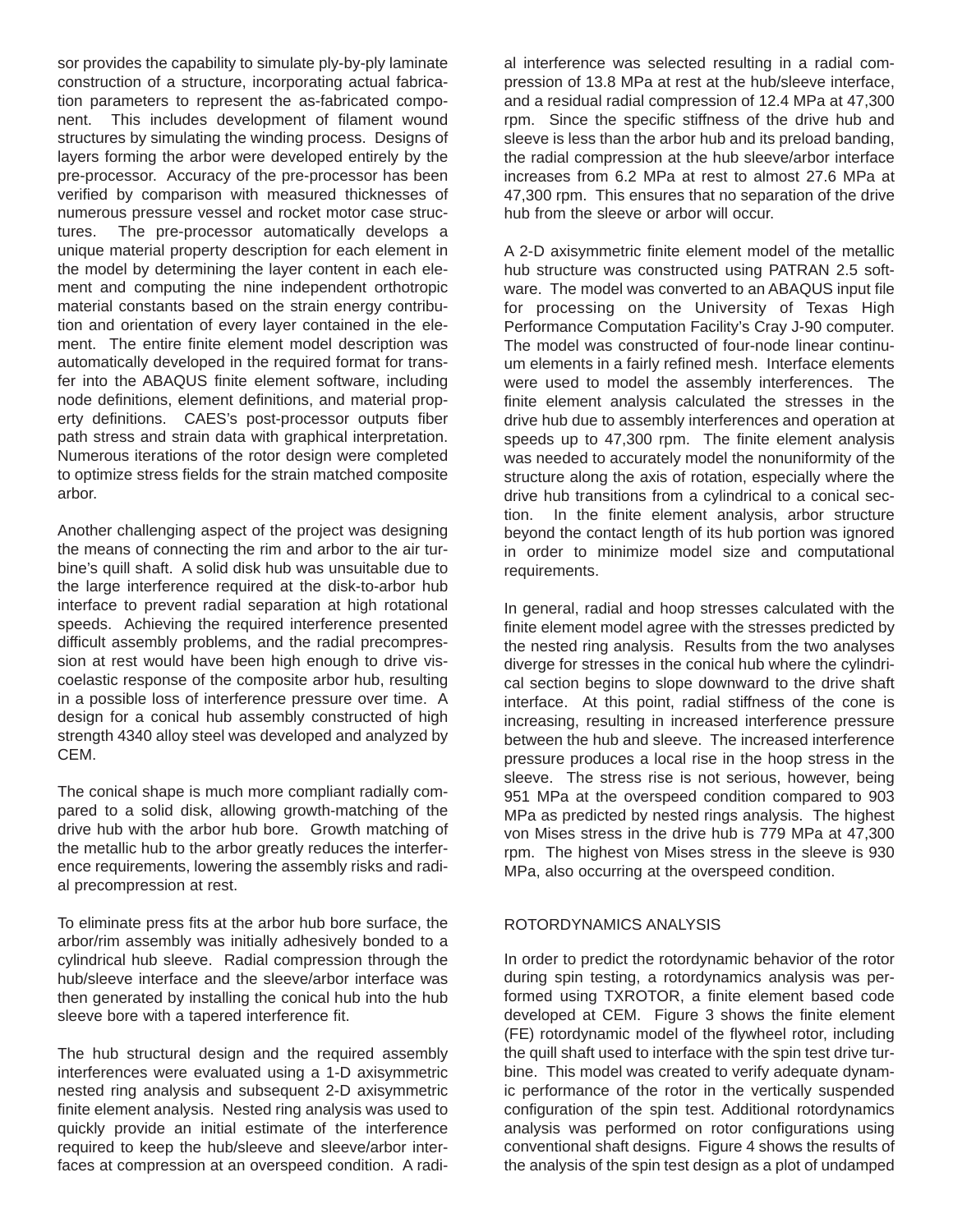

Figure 3. Rotordynamic finite element model geometry, also showing installed instrumentation

rotor natural frequencies as a function of rotor speed. Except for the two composite arbors, the FE model employs 3-node isoparametric beam elements. The stiffness properties of the arbors were determined with detailed axisymmetric and 3-D FE solid models, and input directly as an element stiffness matrix to the rotordynamic model of the flywheel rotor. The detailed 3-D analysis of the composite arbors was performed at CAES.

Gyroscopic effects are included in the analysis results presented in figure 4, and therefore there are distinct pairs of backward whirling and forward whirling rotor natural frequencies. The figure also shows three straight lines having slopes of 0.8, 1.0 and 1.2 respectively. Forward mode curves which intersect the 1.0 line define the resonant critical speeds. Thus while spinning up to 45,000 rpm, the rotor will traverse critical speeds near 250 and 24,300 rpm. These two modes can be safely traversed with the help of a vibration damper located near the midspan of the quill shaft. The damper is effective at limiting the whirling response when passing through these modes. After traversing these two modes, it is best not to traverse any more criticals at high speed, as they are more difficult to damp effectively. Thus, it is important to not have any forward modes "too close" to the 1.0 line. The 0.8 and 1.2 lines define the limits of "too close". The first forward mode to cross into the 0.8 to 1.2 range does so at 47,000 rpm. As this is above the desired 45,000 rpm maximum test speed, the rotor design was acceptable.



Figure 4. Rotordynamic natural frequencies of the subscale rotor as a function of rotor spin speed

#### FABRICATION AND ASSEMBLY

The flywheel rim and arbors are constructed using a combination of Toray M30S intermediate modulus graphite, Toray T700 standard modulus graphite, and Owens-Corning S2 fiberglass (Table 1) The resin is a Fiberite 977-2 thermosetting epoxy resin system toughened with thermoplastic additives. The composite materials were chosen as a good compromise between performance and cost, with an eye to commercial development of the full scale ALPS flywheel design. An extensive materials characterization program was conducted to develop manufacturing procedures and establish design limits for the composite materials. Additional material and component testing was performed to verify the strength of critical adhesive bonds within the flywheel. The metallic hub structure consists of a hub sleeve bonded to the composite arbors, and a conical hub providing the interface to the spin test quill shaft. Both hub components are machined from heat treated 4340 alloy steel.

The composite structures are filament wound on steel mandrels using a combination of pre-impregnated tow (towpreg) and unidirectional tape materials. The two rim rings are primarily hoop wound structures with off axis reinforcement. The composite arbors are filament wound in a four axis winding machine using multiple layers. Additional S2 towpreg material is wound onto the arbors to provide bond interfaces for the rim and support rings.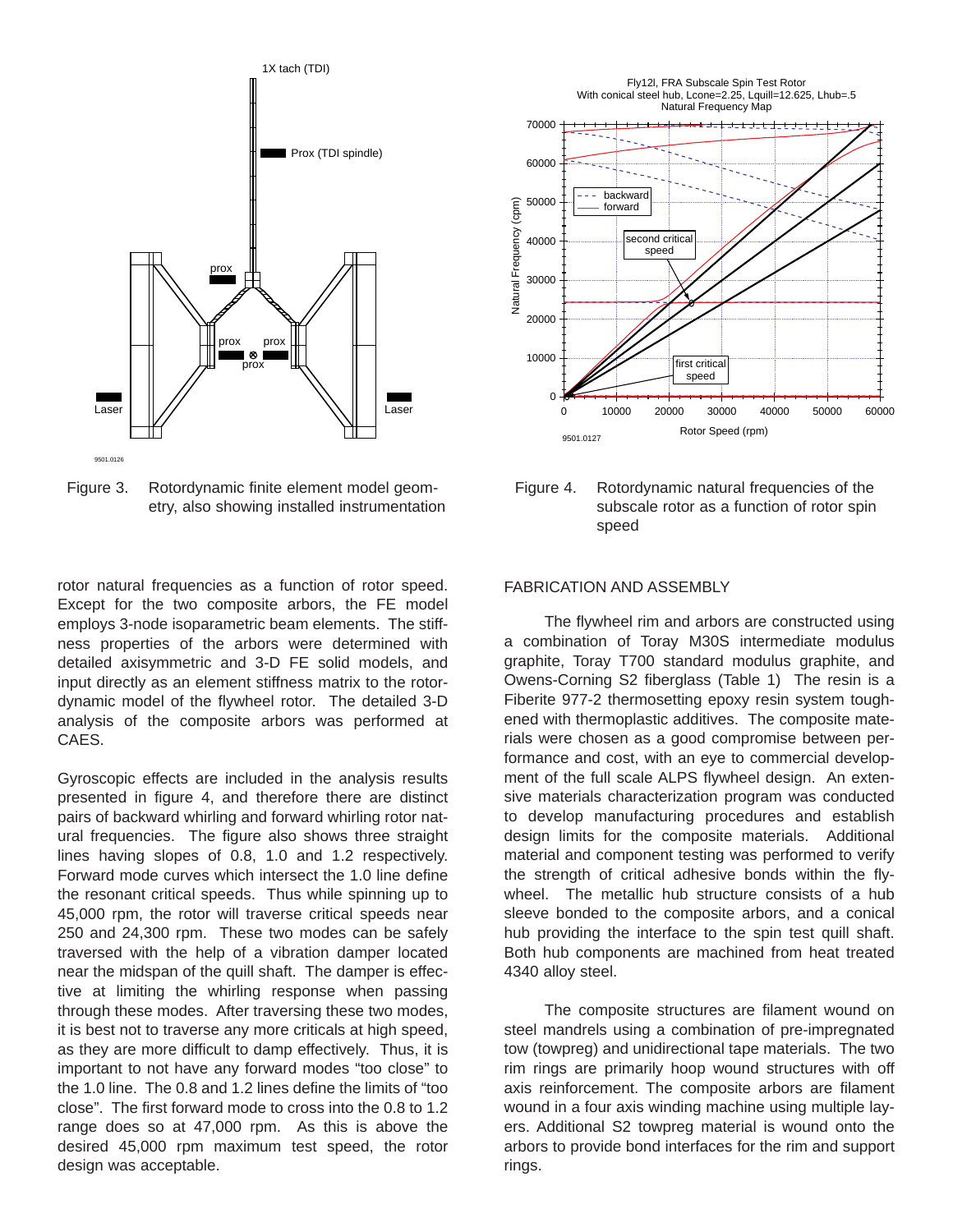| Fiber                  | Number of<br><b>Filaments</b> | Tensile<br>Strength<br>(GPa) | <b>Modulus</b><br>(GPa) | Density<br>$(q/m^3)$ | Elongation*<br>(9/0) |
|------------------------|-------------------------------|------------------------------|-------------------------|----------------------|----------------------|
| Toray T700             | 12,000                        | 4.90                         | 230                     | 1.80                 | 2.1                  |
| Toray M30S             | 18,000                        | 5.49                         | 294                     | 1.73                 | 1.7                  |
| Owens-Corning S2 Glass | N/A                           | 4.59                         | 86.8                    | 2.49                 | 5.3                  |

\* Measured using the impregnated strand test method

After winding, the composite arbors are machined to final dimensions at the interfaces to the rim and hub. The arbors are then adhesively attached with epoxy to the rim and hub using specially developed proprietary techniques. These techniques were essential to maintain favorable stresses simultaneously at both interfaces under all conditions. The two composite rim rings are assembled together with a radial interference to generate the required radial prestress. Figure 5 is a photo of the completed flywheel rotor.

# **SPIN TEST PROGRAM**

The spin test program was conducted to validate the analysis tools used to design both full and subscale rotors. To date, a total of three experiments have been performed using two similar subscale rotors: two spin tests to assess rotordynamic and structural behavior of each rotor, and a burst test to evaluate rotor failure modes and containment structure requirements. Discussion of the burst/containment test will be in a forthcoming paper. All spin testing has been conducted at Test Devices, Inc. of Hudson, Massachusetts.



S9501.0154

Figure 5. Completed rotor

### EXPERIMENTAL SET-UP

During the weeks of May 19-23 and September 15 -19, 1997, two subscale rotors were installed and tested at Test Devices. Both rotors were balanced to within 0.0127 mm of mass center offset in a Schenck vertical axis balance machine. The rotor was mounted in the balance machine with the use of a precision mandrel clamped onto the outer diameter of the steel hub at the quill insertion point. Spin testing was performed in a 100-200 millitorr vacuum inside a heavy steel containment structure. Motoring and braking power is provided by a vertical axis high speed air turbine, with the rotor suspended from the drive turbine by a 9.53 mm diameter quill shaft interference fit into the flywheel rotor conical hub. With the exception of minor modifications to the instrumentation, the experimental set-up for each spin test series was essentially identical. Figure 6 is a photo of the rotor suspended by the quill shaft from the drive turbine mounted on the lid of the spin test chamber.

After installing the rotor, an aluminum bracket was mounted to the lid of the spin test chamber to support vibration and growth monitoring instrumentation. Test instrumentation included a tachometer, several eddy current proximity probes, and a pair of laser triangulation sensors.

Measurement of rotor centrifugal growth was performed to verify the calculated stiffness and strains in the composite rim and arbor structures. During the first test series, two eddy current probes and two different laser triangulation systems were used to monitor radial growth on the outside diameter of the graphite rim. Based on results from these tests, only the IDEC laser triangulation system was used during the second test series. In-pit audio and video monitoring were also added during the second test series. Additional eddy current proximity probes monitored the dynamic position of the metallic hub structure of the rotor, both inside the conical hub and at the outside diameter near the quill shaft attachment point. In addition to these sensors, an eddy current proximity probe monitored the vibration of the quill shaft, and a one-per-rev tachometer signal monitored rotor speed and phase angle.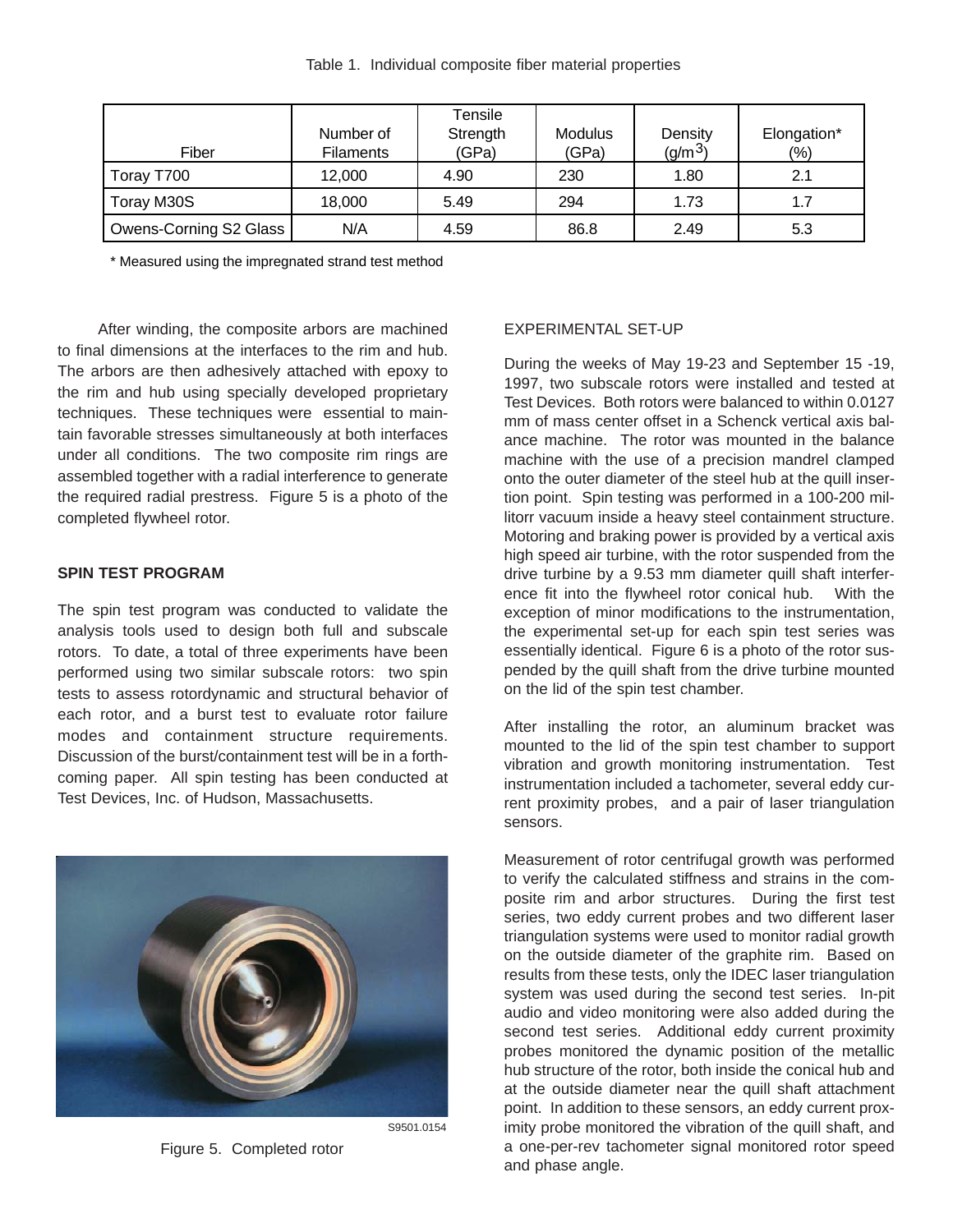

Figure 6. Rotor on lid of spin pit

Vibration, rotor growth, and tachometer data generated during each test run was collected and monitored on a Zonic $^{\textcircled{\textcircled{\tiny{R}}}}$  WCA digital signal analyzer.

# SPIN TEST 1

Prior to spin testing, the natural frequencies and mass balance of the rotor were measured. In both the full scale and subscale rotors, the maximum speed (and stored energy) of the rotor is dictated by the need to maintain approximately 20% margin between the operating speed frequency and any natural frequencies of the rotor structure. In both subscale and full scale rotors, the limiting natural frequency is defined by the "arbor mode", a vibration mode characterized by relative motion between the mass of the rim and the mass of the shaft/hub structures. The frequency of the arbor mode is controlled by the lateral stiffness of the composite arbors. The fundamental arbor mode frequency predicted by finite element analysis was approximately 1 kHz. The corresponding measured natural frequency for the subscale rotor was approximately 1.3 kHz, indicating that the lateral stiffness of the composite arbors is slightly higher than was predicted.

Spin test speeds of the subscale rotor were selected to demonstrate strains equivalent to those present at selected energy storage levels in the full scale machine. Table 2 shows the subscale spin test speeds, and calcu-

| <b>Test Speed</b><br>(rpm) | Calculated<br>Strain (%) | <b>Tip Speed</b><br>(m/s) |
|----------------------------|--------------------------|---------------------------|
| 25,300                     | 0.45                     | 544                       |
| 31,000                     | 0.60                     | 667                       |
| 35,300                     | 0.75                     | 760                       |
| 39,500                     | 0.90                     | 852                       |
| 43,200                     | 1.05                     | 933                       |
| 45,000                     | 1.13                     | 973                       |

lated strain levels in the rim. The relatively large strains and corresponding radial growth experienced by the rotor rim, make balance retention and repeatability a critical characteristic. Multiple runs were performed to each test speed to evaluate retention of rotor mass balance.

During the first spin test series 10 tests were performed: one check-out test to 10,000 rpm, three tests to 25,300 rpm, three tests to 31,000 rpm, two tests to 35,300 rpm, and a maximum speed of 39,500 rpm achieved during the final test. Vibration and rotor growth data were examined between each run to look for changes in the rotordynamic behavior of the rotor and to correlate measured and predicted rotor growth values. A visual inspection of the rotor and instrumentation was also done between tests.

After the first planned test to 39,500 rpm, a visual inspection of the rotor revealed a partial unbond of the adhesive bond between a mass-loading layer and the inner surface of the arbor. Because of the shift in vibration characteristics (discussed below) and the danger of a large, uncontrolled shift in rotor balance if this adhesive bond separation propagated, testing was stopped at this point.

After return to CEM, a computerized axial tomography (CAT) scan was performed to examine the internal structure of the rotor. The CAT scan revealed a hoop failure of a small region in an S2 glass layer just inboard of the rim/arbor interface bond, which could account for the shift in rotor dynamic behavior during the test to 31,000 rpm. This material is part of glass layers used only to create the interface for the rim/arbor adhesive bond, and was eliminated during construction of the second subscale test rotor.

For testing of the first rotor, two different laser triangulation sensors were used (fig. 3). One made by Aromat with a 50 ms response time, and the other by IDEC with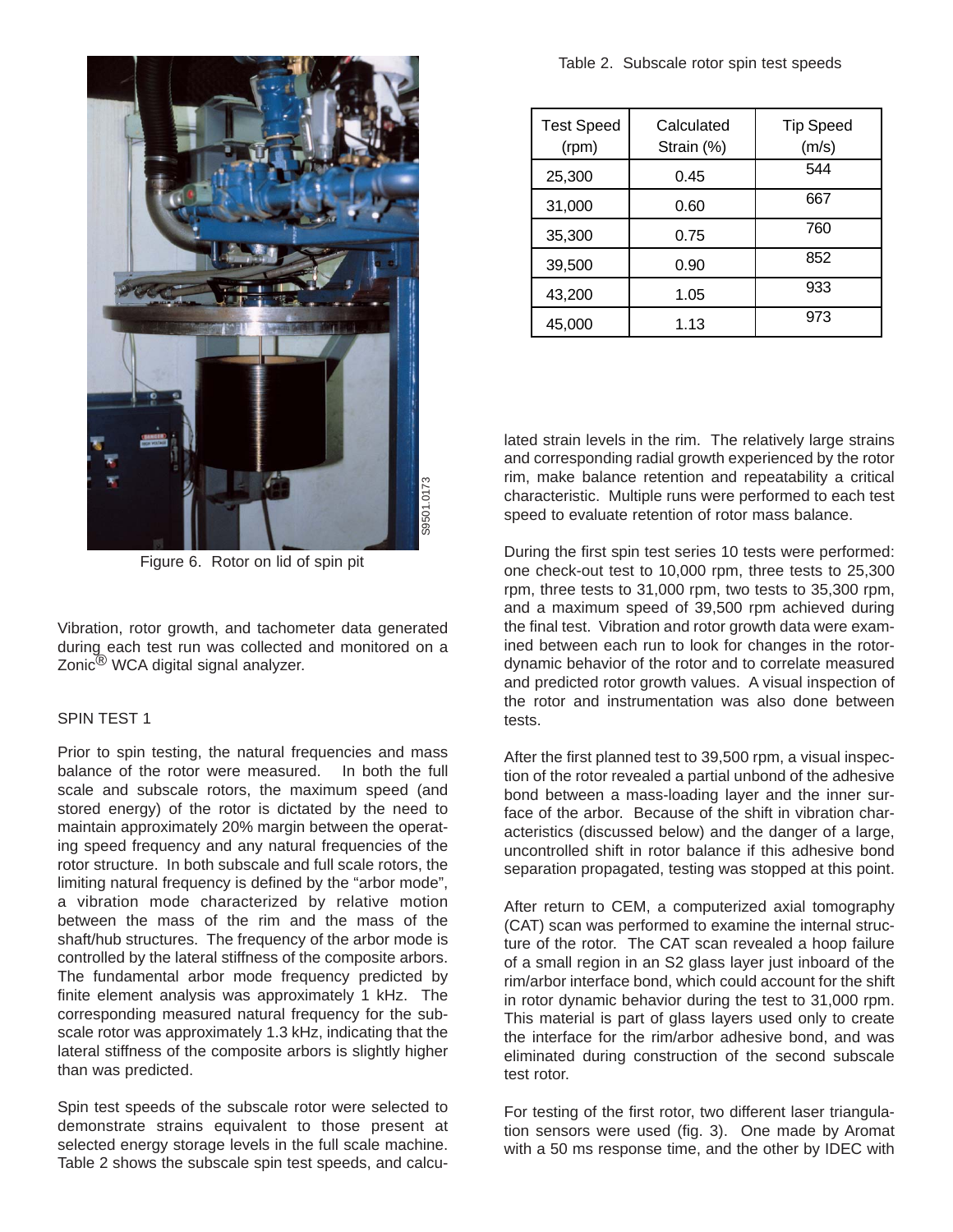a 1 ms response time. The response time of the Aromat apparently was too slow, so its data is not presented. Static calibrations of eddy current sensors on the composite rim were promising, but signals from the spinning rotor were clearly useless. Figure 7 shows the filtered synchronous components measured on the last test by eddy current sensors on the steel quill and hub, and the IDEC laser looking at the rim outer diameter. By virtue of the flexible quill shaft, at speeds above 1000 rpm mass center inversion has taken place, and the rotor essentially spins about its inertial center. So then the "low speed" runout  $( $5,000$  rpm) of the hub is seen to be just 5 µm.$ This means the geometric center of the hub's inner surface is 5 µm from the rotor mass center. Likewise, the outer surface of the rim is seen to be about 15 to 20 µm from the mass center. Given the tolerances adhered to during fabrication and assembly, these runout values are considered quite small.

The traces in figure 7 show that just above 35,000 rpm the vibration begins changing abruptly. As mentioned earlier, testing was halted after this run, and post test inspections revealed debonding of both a mass-loading layer and sacrificial S2 glass material internal to the rotor.

There is very little published data for centrifugal growth of composite rotors [5]. Figure 8 shows the centrifugal growth of the composite rim as measured by the laser sensor. The anticipated quadratic nature of the data is clearly evident. The measured growth at 39,500 rpm is 1.46 mm radial (57.6 mils). The predicted growth from the 1D nested ring analysis is 1.40 mm (55.0 mils), for a

difference of 4.7%. The laser was carefully calibrated with a gap resolution of about 5 um, but with a static setup. Overall, the measured centrifugal growth is believed to be accurate to  $±13 \mu m$  (0.5 mils).

# SPIN TEST 2

The second subscale rotor was built and tested to evaluate design and assembly procedure modifications implemented to address problems experienced during spin testing of the first subscale rotor. These modifications included changes to the geometry of the sacrificial glass layers at the rim/arbor interface, and improved surface preparation techniques used in bonding the mass-loading layer to the inner surface of the composite arbor. Further evaluation of rotor growth instrumentation was also performed.

A total of 14 tests were performed: one check out test to 10,000 rpm, two tests to 25,300 rpm, three tests to 31,000 rpm, three tests to 35,300 rpm, three tests to 39,500 rpm, one tests to 43,200 rpm, and a maximum speed of 45,000 rpm achieved during the final two tests. Vibration and rotor growth data were examined between each run to look for changes in the rotordynamic behavior of the rotor, and to correlate measured rotor growth with predicted values.

The test runs were uneventful until the first run to 39,500 rpm. During this test, starting at approximately 36,500 rpm, quill shaft vibration began to increase. The test was



Figure 7. Synchronous vibration from the last run of rotor 1 to 39,500



Figure 8. Static gap data from the IDEC laser sensor on the last run of rotor 1 to 39,500 rpm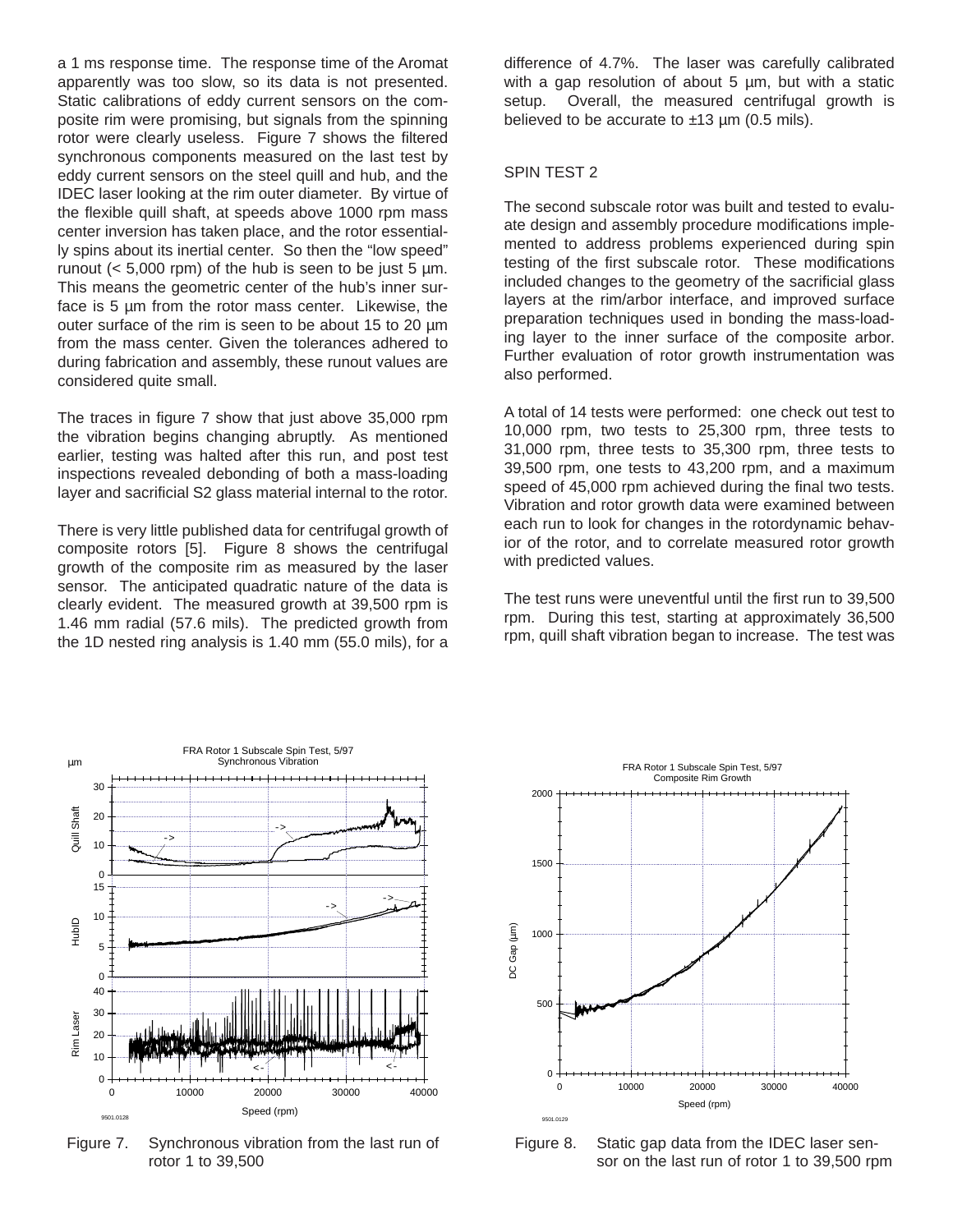halted at 37,169 rpm as the quill shaft vibration amplitude had grown rapidly from 0.0064 mm to 0.0381 mm (zeroto-peak). The spin chamber was opened to inspect the rotor, which revealed superficial cracks in the thick epoxy layer on the inner surface of the arbors, particularly in the region of the lower blend radius adjacent to the hub. The cracks were oriented axially and did not extend into the fiber reinforced regions of the arbor structure. A review of the stress analysis results in this region indicated relatively low transverse stresses, indicating this may be a resin "crazing" phenomenon, a relatively benign situation. Zonic digital signal analyzer traces collected during braking indicated a permanent shift in the rotor mass center of approximately 0.0254 mm. This implied that a permanent change had occurred in the rotor structure. Examination of the stresses at this speed indicated that the mass center shift may have been caused by relief of residual axial stresses between the metallic conical hub and metallic hub sleeve. The mass center shift did not appear attributable to the composite arbor or rim.

Two additional tests to 39,500 rpm were then performed. Vibration traces taken during these tests retraced the vibration signals collected during deceleration during the test to 37,169 rpm. Visual inspections after each test revealed no propagation of the cracks observed in the epoxy layer on the inner surface of the arbors, but the number of cracks increased after each test. After the second successful test to 39,500 rpm, an unbond of the adhesive between the mass-loading layer and the inner surfaces of the arbors had begun. The appearance of the composite surface and the relatively low shear stresses in this region point to continued problems with the surface preparation procedure. Because these mass-loading layers are more critical for long term fatigue performance, testing was allowed to continue as long as the partially separated mass-loading material did not significantly affect rotor balance.

In order to accelerate the test sequence only one test was performed to 43,000 rpm before proceeding to the 45,000 rpm tests. The test to 43,000 rpm was uneventful and the visual inspection after the test revealed no propagation of the cracks in the epoxy layer on the inner surface of the arbor.

The first 45,000 rpm test run was successful, with no significant increase in the vibration levels. At this speed, the strains in the subscale rim and arbor structures match the calculated strains in the full scale rotor at a speed corresponding to 600 MJ of energy storage.

During the second test to 45,000 rpm, a shift in the rotor orbit and an abrupt increase in quill shaft vibration of 0.0076 mm occurred at 43,678 rpm. Acceleration continued to 44,968 rpm when the test was terminated. Inspection of the rotor revealed strings of graphite material had separated from the outside diameter of the rim. The composite material separated around the entire circumference of the rim and extended approximately 5 mm from the end face of the rotor and approximately 0.76 mm deep. Subsequent analysis indicates that unbalanced forces created by balance correction weights led to bending stresses which added to the centrifugal strains at the outer surface of the rim. This information will be used to modify the techniques for balance correction in the full scale rotor.

For testing the second rotor the Aromat laser sensor was replaced with another IDEC, 180 degrees opposite the first. This allows a more accurate measurement of the growth [(s1+s2)/2] and offset [(s1-s2)/2] of the outer surface of the rotor. Also another eddy current sensor was added at the hub bore to enable monitoring and display of rotor orbits.

Figure 9 shows vibration data from the last run, to 45,000 rpm. The slow speed runouts inside the hub and outside the rim are considerably larger that for the first test rotor. The steel hub runout is about 90 µm (3.5 mils), and the rim is about 260 µm (10.2 mils). These runout values are probably more typical than those from the first test rotor.

Figure 9 shows that during acceleration, at 43,678 rpm, an abrupt change occurred in hub runout of about 10 µm (0.4 mils). At this same instant, the signal from one IDEC laser was lost. Apparently, the missing band of composite material mentioned earlier came off at this time, causing the runout to change and cut the lead to the IDEC (found during post test inspection).



Figure 9. Synchronous vibration from the last run of rotor 2 to 45,000 rpm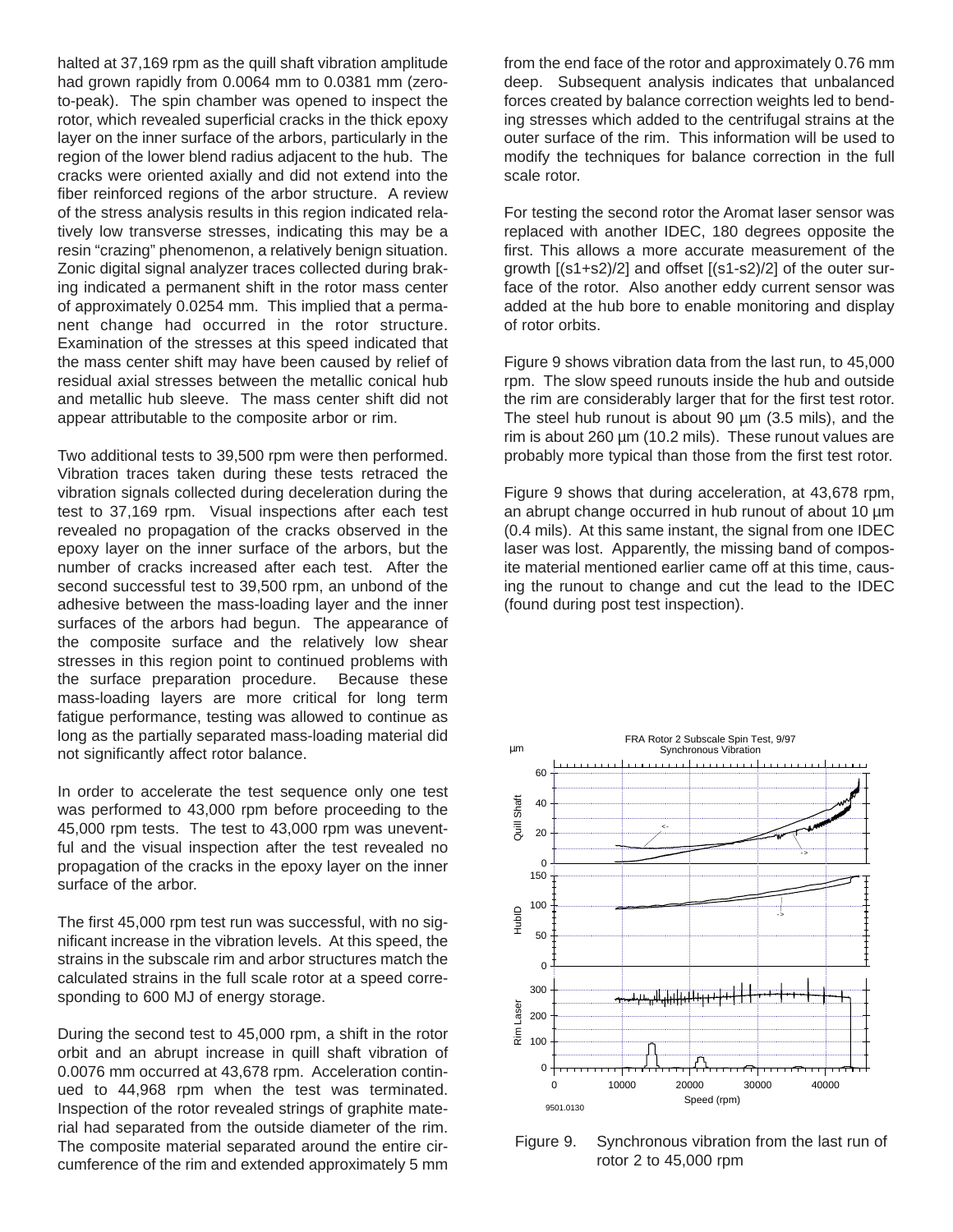Figure 10 shows the centrifugal growth measured by one of the IDEC laser triangulation sensors. Again, the expected quadratic nature of the data is clearly evident. By averaging the static gap data from both transducers, the effect of rotor offset, should any occur, is eliminated. In this fashion the measured growth at 45,000 rpm was determined to be 1.80 mm (71.0 mils). This compares favorably with the predicted value of 1.81 mm (71.3 mils) for a difference of just 0.4%. An important result here is the implication that rotor strain, and thereby rotor stress, can be predicted with similar confidence. For flywheel battery systems designed without bulky burst containment structures, accuracy of stress analysis is crucial.

Overall, until the strip of composite came off, the vibration behavior of the rotor was excellent, varying only slightly from run to run. While the rotor outer diameter grew as much as 1.80 mm, changes the rotor runout were generally on the order of 0.003 mm, or less. During many runs there was no measurable change in runout. These are very encouraging results in light of findings of other researchers [6].

# **CONCLUSIONS**

The Center for Electromechanics, in conjunction with Custom Analytical Engineering Systems, has developed effective design and analysis tools for the evaluation of high performance energy storage rotor designs utilizing flexible composite arbors to connect the composite rim to the shaft structure.



Figure 10. Static gap data from one laser sensor for the first run of rotor 2 to 45,000 rpm

Analysis accuracy has been validated with spin test results showing excellent agreement with the calculated values of rotor growth and strain (4.7% and 0.4% errors for the two test rotors). These tools can also be used to evaluate rotor designs using multiple nested arbors to increase the strength and stiffness of the rim/arbor connection.

The subscale rotor test program allowed the development of fabrication and assembly techniques to achieve the required interface conditions specified by the design analysis. These techniques were developed with construction of the full scale ALPS rotor in mind, and are thus applicable to rotor designs over a wide range of sizes.

The test program also developed instrumentation and diagnostic tools used to monitor the performance of the rotor during operation and provide information about the structural condition of the rotor after testing.

The laser triangulation sensor made by IDEC with a 1 ms response time allowed accurate measurement of rotor radial growth during spin testing to 45,000 rpm. This provides a direct measurement of strains in the composite structures. A laser with a 50 ms response time, made by Aromat, did not work well for this particular application.

The use of Computerized Axial Tomography (CAT) scanning proved to be an extremely useful tool for inspection of the internal structure of the assembled rotor.

The Center for Electromechanics is currently a participant with the NASA and U.S. Airforce Space Based Flywheel Development Program to advance composite materials development and qualify specific composite material systems for use in space applications. This program will perform additional composite materials characterization work, with a primary focus on long term fatigue behavior.

## **ACKNOWLEDGMENTS**

Work reported in this paper was performed under the sponsorship of the U.S. Department of Transportation Federal Railroad Administration, the State of Texas Match Pool, the Defense Advanced Research Projects Agency (DARPA), and the Southern Coalition for Advanced Transportation (SCAT).

# **CONTACT**

Mr. John Herbst Center for Electromechanics The University of Texas at Austin PRC, Mail Code R7000 Austin, TX 78712 (512) 471-4496 Fax (512) 471-0781 j.herbst@mail.utexas.edu